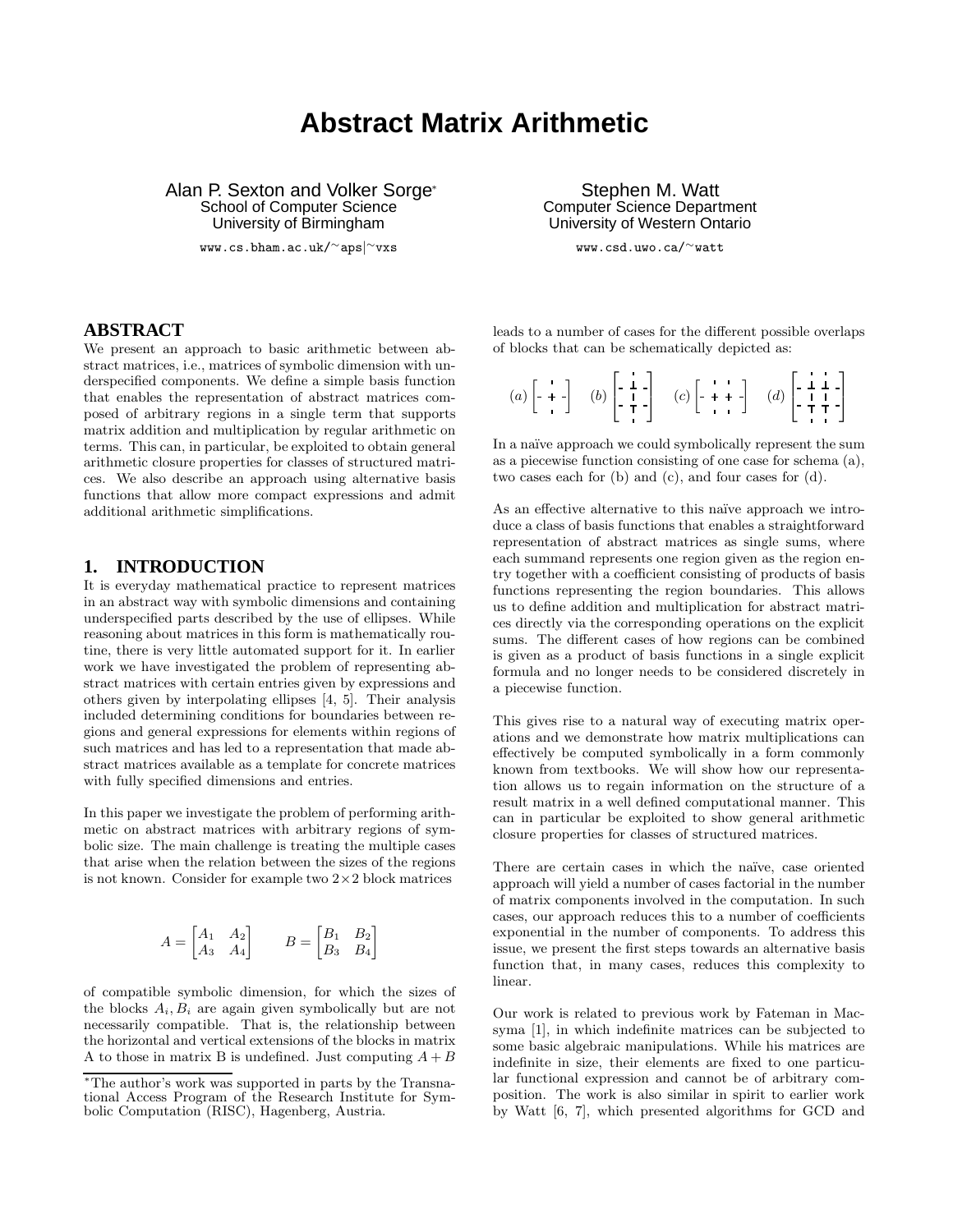factorization of polynomials with terms of symbolic degree, as well as to work by Knauers and Schneider [3, 2] on indefinite symbolic summation using unspecified sequences of summands.

#### **2. BACKGROUND**

In this work we are concerned with doing arithmetic on abstract matrices with underspecified terms and symbolic dimension. We assume we have available appropriately parsed and constructed abstract matrix structures on which to operate. In [5] we have presented a parsing procedure for such abstract matrices. In this section we give a brief introduction to some of the concepts introduced in [5], which are a necessary prerequisite for this paper. Moreover, we simplify some of the concepts to a level sufficient for the problem at hand. We also omit formal definitions here and instead illustrate the major concepts using the following matrix as a running example:

$$
A = \begin{bmatrix} a_{11} & \cdots & a_{1n} & & \mathbf{0} \\ & \ddots & \vdots & & \\ & & a_{nn} & & \\ & & & b_{11} & \cdots & b_{1m} \\ \mathbf{0} & & & & \ddots & \vdots \\ \mathbf{0} & & & & b_{mm} \end{bmatrix}
$$
 (1)

The general idea of the parsing procedure is to represent an abstract matrix as a set of regions.

**Region** — A region is a closed polygonal area that can be homogeneously interpolated by a single term. For example, Matrix A contains four regions: one triangular region with terms of the form  $a_{ij}$ , one triangular region containing  $b_{ij}$ , and two 0 regions, one triangular and one rectangular. Regions are related to each other by their relative positions in the overall matrix and are constrained by the relative lengths of their boundaries. Boundaries can be given explicitly by concrete terms and ellipses or implicitly by the boundaries of neighbouring regions or of the matrix. A region is given in terms of its boundaries, its relative position with respect to other regions in the matrix, and its content in the form of a term schema and functions that interpolate the index variables.

**Syntax** — The parsing procedure works with respect to a well defined input syntax for abstract matrices. A matrix can contain concrete terms, vertical, horizontal, diagonal and antidiagonal ellipses, as well as fill terms. Ellipses have to be bounded by concrete terms on both sides and diagonal and antidiagonal ellipses are always interpreted to be at a  $45^\circ$  angle. For example in matrix A the upper left triangle consists of one horizontal, one vertical and one diagonal ellipsis and is necessarily equilateral as the diagonal is at a 45◦ angle. Fill terms are understood to homogeneously fill a region up to the given boundaries. In A we have two regions given by fills terms, both 0.

**Ellipsis Lengths** — Ellipses in an abstract matrix can be given explicitly by concrete terms and ellipses or implicitly by the boundaries of neighbouring regions. Each ellipsis in a matrix has associated integer constraint variables, representing their relative vertical and horizontal extension, plus

explicit constraint variables for height and width. The variables are related via constraints that determine their relative length. For example, in A the ellipses bounding the triangle containing the  $a_{ij}$  are all of the same length, similarly those of the  $b_{ij}$  triangle. This in turn determines the relative length of implicitly given boundaries of the 0 regions as well as the value for the variables representing height and width.

**Generalised Positions** — Given the lengths of ellipses in terms of integer constraint variables, we can then determine the relative positions of start and end points of all ellipses with respect to these variables. We call positions containing constraint variables generalised positions. For example, the diagonal ellipses from  $a_{11}$  to  $a_{nn}$  has its top left corner at position  $(1, 1)$ , while the position of its bottom right corner is determined by the length of the diagonal ellipsis itself. Although in general, and as explained in [5], we can not associate ellipsis lengths directly with values of the index variables of the terms on the ellipses, for simplicity we will do so here and let the length of the diagonal ellipses be  $n$ . Therefore the generalised positon of the bottom right corner is  $(n, n)$ . This in turn determines the generalised positions of the next diagonal ellipses from  $b_{11}$  to  $b_{mm}$ , which starts at  $(n + 1, n + 1)$  and ends at  $(n + m, n + m)$ .

**Interpolation Functions** — With both boundaries and their generalised positions one can now establish the exact content of a region by computing a generalisation of the boundary terms and computing an interpolation function for index functions if necessary. For example, the upper left triangle of A contains terms of the form  $a_{\alpha,\beta}$ , where  $\alpha,\beta$  are unification variables that can be interpolated with respect to the index variables of the overall matrix. Thus let  $i, j$  be the index variables of A, then we can map  $\alpha \mapsto i$  and  $\alpha \mapsto j$ and all the terms of the region can be expressed as  $a_{ij}$ . On the other hand for the lower right triangle we have to take the offset given by generalised positions into account and it can therefore be interpolating by  $b_{(i-n)(j-n)}$ . Observe also that regions can have a simple term associated with them like the 0 regions in A where no interpolation is necessary.

**Abstract Matrix** — An abstract matrix is represented as a set of regions, a set of constraints for the variables referred to in these regions, and a (partial) set of bindings for the variables. Two of the variables always present in an abstract matrix are its width and height, although these may or may not have concrete bindings. The width and height variables are used to control the various summations in the algorithms for abstract matrix operations.

#### **3. A SIMPLE BASIS FUNCTION**

We wish to represent matrices and vertices in terms of expressions for their component elements. However, these expressions do not record the (symbolic) dimensions of the matrices themselves whereas our internal datastructures do. Therefore we introduce a notation that does precisely that and which limits the extent of the horizontal and vertical indices. These limits will be used explicitly in the summations that occur in vector and matrix addition and multiplication and, hence, guarantee that no term outside the range of the matrices are ever accessed or referred to.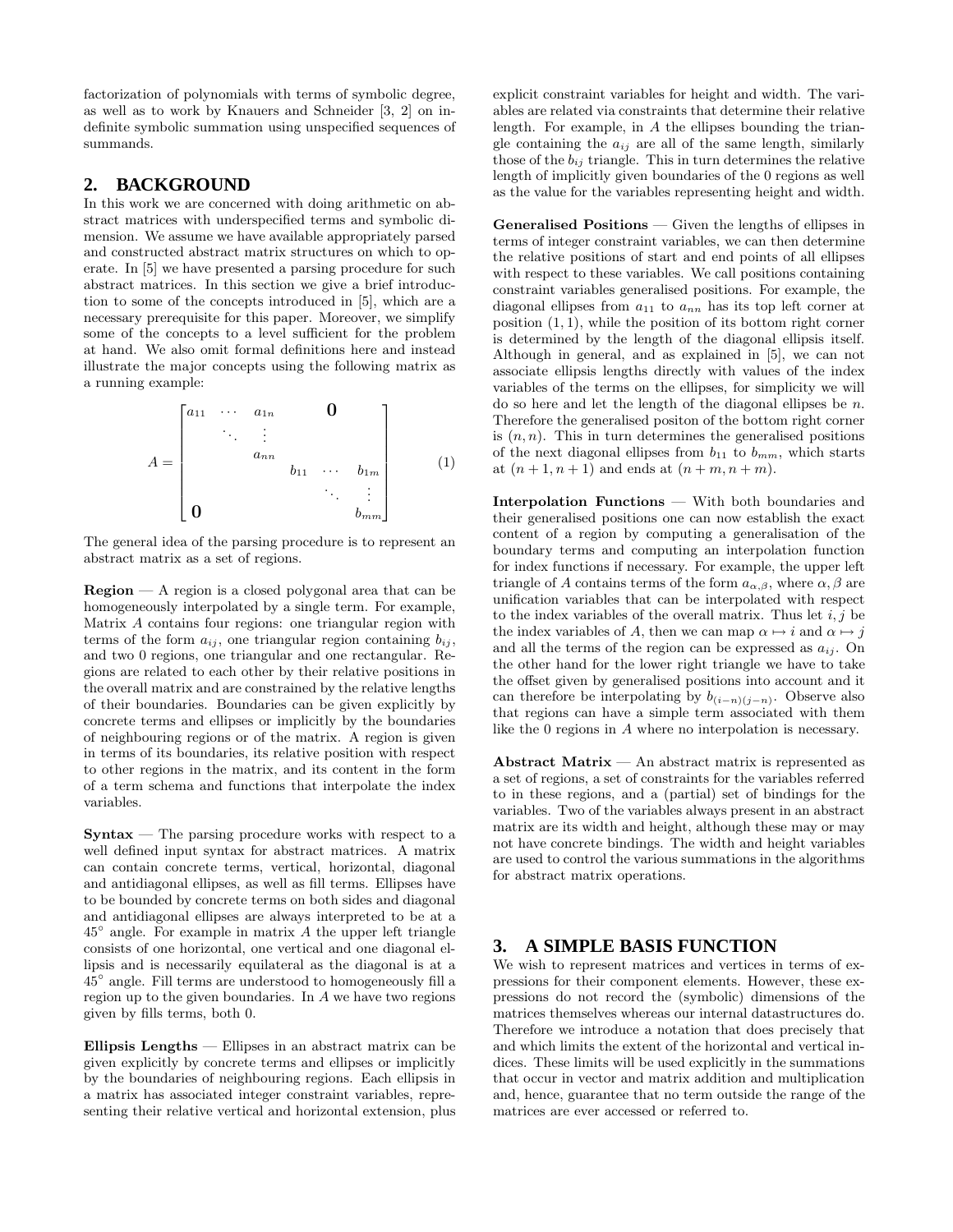

**Figure 1: Half plane constraints.**

#### **Definition 1**

$$
[x_{i,j}]_{i,j}^{n,m} := \begin{bmatrix} x_{1,1} & \cdots & x_{1,m} \\ \vdots & & \vdots \\ x_{n,1} & \cdots & x_{n,m} \end{bmatrix}
$$

*where* i *and* j *are the names of the index variables used in the expression and range from 1 to* n *and* m *respectively. Furthermore, the pair of possible values of the index variables define the dimensions of the matrix, even if those variables do not appear in the element term.*

As an example, note that  $[1]_{i,j}^{2,3}$  describes the matrix with 2 rows, 3 columns and and in which all the cells contain the value 1.

**Definition 2** *Let*  $x, y \in \mathbb{N}$  *then we define* 

$$
\sigma(x,y) \ ::= \ \begin{cases} 1 & \text{if } x \leq y \\ 0 & \text{otherwise} \end{cases}
$$

*For convenience, we introduce*  $\sigma_{x,y}$  *as a more compact notation for the function*  $\sigma(x, y)$ 

Let  $U = [u_1, u_2, \dots, u_h, u'_1, u'_2, \dots, u'_{n-h}]$ . This vector contains two regions, characterised by their respective generalised terms  $u_i$  and  $u'_i$ . We represent it as the sum of two terms, where the basis functions control in which part of the vector a particular generalised term is active.

$$
U = \left[ \sigma_{i,h} u_i + \sigma_{h+1,i} u'_{i-h} \right]_{i,j}^{1,n} \tag{2}
$$

Representing general structured matrices pose a slightly more involved problem. Regions are specified by convex polygons, and containment within a region by the conjunction of half planes defined by the equations of the lines of the polygon (c.f. Fig. 1). Containment within a half-plain can be neatly captured by a single  $\sigma$  function, and containment within a region by a product of  $\sigma s$ . Hence the elements of the matrix in equation (1) can be written as

$$
A = [\sigma_{1,i}\sigma_{j,n}\sigma_{i,j}a_{ij} + \sigma_{n+1,i}\sigma_{j,n+m}\sigma_{i,j}b_{i-n,j-n}]_{i,j}^{m+n,m+n}
$$

More explictly, considering the first summand only,  $\sigma_{1,i}$  restricts the region to be on or below the top boundary of the a triangular region,  $\sigma_{j,n}$  restricts the region to be on or to the left of the right boundary of the triangle, and  $\sigma_{i,j}$  restricts it to be on or to the upper right of the diagonal boundary. If any of these half plane constraints are not satisfied, at least one of the  $\sigma s$  will force the value of the summand to 0.

Note that the term for A above contains some redundancies. Since i and j are limited to the bounds of the matrix, the  $\sigma_{1,i}$ of the first summand and the  $\sigma_{j,n+m}$  will always evaluate to 1. Hence we can optimise the expression by removing the unnecessary  $\sigma s$ , as we have already done in Equation (2):

$$
A = [\sigma_{j,n}\sigma_{i,j}a_{ij} + \sigma_{n+1,i}\sigma_{i,j}b_{i-n,j-n}]_{i,j}^{m+n,m+n}
$$
 (3)

In manipulating terms with basis functions, we will make use of a number of basic properties which we present here without proof.

$$
\sigma_{x,x} = 1 \tag{4}
$$

$$
\sigma_{x,y} = \sigma_{x+z,y+z} \tag{5}
$$

$$
\sigma_{x,y} = \sigma_{-y,-x} \tag{6}
$$

$$
\sigma_{x,y}\sigma_{y,x} = 1 \Leftrightarrow x = y \tag{7}
$$

$$
\sigma_{y+1,x}\sigma_{x,y}=0\tag{8}
$$

Note that we can get full logical combinations of our basis functions: given we are using  $true = 1$ , false  $= 0$ , we have  $A \wedge B = A \times B$ ,  $\neg A = 1 - A$  and  $A \vee B = A + B - A \times B$ . Thus we can get unions, complements and intersections of our regions. This, in turn, lets us handle min and max nicely.

$$
\sigma_{x,\min(y,z)} = \sigma_{x,y}\sigma_{x,z} \tag{9}
$$

$$
\sigma_{x,\max(y,z)} = \sigma_{x,y} + \sigma_{x,z} - \sigma_{x,y}\sigma_{x,z} \tag{10}
$$

$$
\sigma_{\min(x,y),z} = \sigma_{x,z} + \sigma_{y,z} - \sigma_{x,z}\sigma_{y,z} \tag{11}
$$

$$
\sigma_{\max(x,y),z} = \sigma_{x,z}\sigma_{y,z} \tag{12}
$$

#### **4. MATRIX ADDITION**

Consider addition on two vectors,  $U^T + V^T$ , where

$$
UT = [u1, u2,..., uh, u'1, u'2,..., u'n-h]= [\sigmaj,h uj + \sigmah+1,j u'j-h]1,ni,j
$$
VT = [v1, v2,..., vk, v'1, v'2,..., v'n-k]= [\sigmaj,k vj + \sigmak+1,j v'j-k]1,ni,j
$$
(13)
$$

A naïve approach leads to dealing with a case analysis, with one form of the result for each ordering of  $h$  and  $k$ . Namely, when  $h \leq k$ , we get a sum of three terms, for  $1 \leq i \leq h$ , we get  $u_i + v_i$ , for  $h + 1 \leqslant i \leqslant k$ , we get  $u'_i + v_i$ , while for  $k \leq i \leq n$ , we get  $u'_i + v'_i$ . Similar reasoning leads to the form for the case  $k < h$ :

$$
U^{T} + V^{T}
$$
\n
$$
= \begin{bmatrix}\n h \leq k & \sigma_{j,h} & (u_{j} + v_{j}) + \sigma_{h+1,j}\sigma_{j,k} & (u'_{j} + v_{j}) \\
+ \sigma_{k+1,j}\sigma_{j,n} & (u'_{j} + v'_{j}) \\
k < h & \sigma_{j,k} & (u_{j} + v_{j}) + \sigma_{k+1,j}\sigma_{j,h} & (u_{j} + v'_{j}) \\
+ \sigma_{h+1,j}\sigma_{j,n} & (u'_{j} + v'_{j})\n \end{bmatrix}_{i,j}^{1,n}
$$

However, there is a better, and simpler approach. We simply plug the representations into the standard matrix addition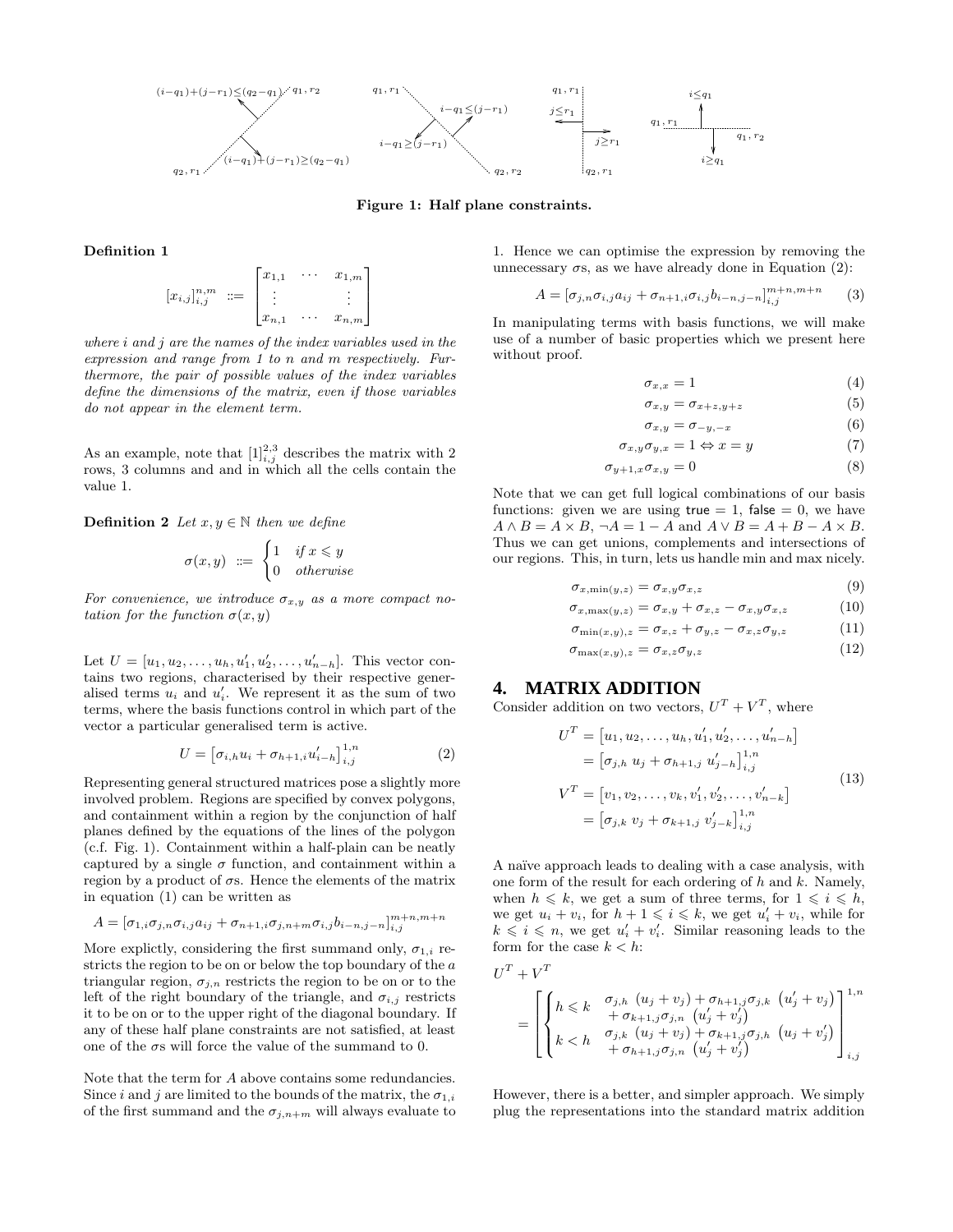definition:

$$
[a_{i,j}]_{i,j}^{m,n} + [b_{i,j}]_{i,j}^{m,n} = [a_{i,j} + b_{i,j}]_{i,j}^{m,n}
$$
 (14)

Our use of the  $\sigma$  basis functions, allows us to encode the cases in a simpler expression:

$$
U^{T} + V^{T}
$$
\n
$$
= [\sigma_{j,h} u_{j} + \sigma_{h+1,j} u'_{j-h} + \sigma_{j,k} v_{j} + \sigma_{k+1,j} v'_{j-k}]_{i,j}^{1,n}
$$
\n
$$
= \begin{bmatrix}\n\sigma_{j,min(h,k)} (u_{j} + v_{j}) + \sigma_{h+1,j}\sigma_{j,k} (u'_{j} + v_{j}) + \sigma_{k+1,j}\sigma_{j,h} (u'_{j} + v'_{j})\n\end{bmatrix}_{i,j}^{1,n}
$$
\n
$$
= \begin{bmatrix}\n\sigma_{j,h}\sigma_{j,k} (u_{j} + v'_{j}) + \sigma_{h+1,j}\sigma_{j,k} (u'_{j} + v'_{j}) + \sigma_{k+1,j}\sigma_{j,h} (u'_{j} + v'_{j})\n\end{bmatrix}_{i,j}^{1,n}
$$

Observe that at least one of the middle two summands must reduce to zero as, for both to be non-zero, we must have that  $h+1 \leq k \wedge k+1 \leq h$ . Therefore, if the variables h and k are eventually bound to concrete numbers, at least one of the summands will disappear. Both will disappear if and only if  $h = k$ . In this way, the multiple cases of the naïve approach is reduced to a single expression without cases.

Finally, consider the problem of adding vectors  $V^{(i)}$ ,  $i =$  $1, \ldots, m$ , where each vector  $A^{(i)}$  has components given by one function of the index up to the point  $k_i$  and by another function of the index from that point on. Depending on the relative order of the values  $k_1, ..., k_m$ , the sum  $\sum_{i=1}^{m} \tilde{A}^{(i)}$  may take on any of  $m!$  different forms. In a symbolic setting, the order of the  $k_i$  is not known so, naïvely, the sum is given by a piece-wise function with  $m!$  cases. Using our approach, however, reduces the m! number of cases to a single expression without cases; namely a sum of  $2^m$  terms.

#### **5. MATRIX MULTIPLICATION**

For multiplication we express the formal product

$$
[a_{i,j}]_{i,j}^{m,n}[b_{i,j}]_{i,j}^{n,p} = \left[\sum_{k=1}^{n} a_{i,k} b_{k,j}\right]_{i,j}^{m,p}
$$
(15)

We take, as an example,  $U^T \times V$  where U and V are taken, appropriately transposed, from Equation (13).

$$
U^{T}V = \left[\sum_{l=1}^{n} \left(\sigma_{l,h} u_{l} + \sigma_{h+1,l} u'_{l-h}\right) \left(\sigma_{l,k} v_{l} + \sigma_{k+1,l} v'_{l-k}\right)\right]_{i,j}^{1,1}
$$

as the result is a  $1 \times 1$  matrix, we drop the matrix structure and present it as a value

$$
= \sum_{l=1}^{n} \left( \frac{\sigma_{l,h}\sigma_{l,k} u_l v_l + \sigma_{l,h}\sigma_{k+1,l} u_l v'_{l-k} + \\ \sigma_{h+1,l}\sigma_{l,k} u'_{l-h} v_l + \sigma_{h+1,l}\sigma_{k+1,l} u'_{l-h} v'_{l-k}}{\sigma_{h+1,l}\sigma_{k+1,l} u'_{l-h} v'_{l-k}} \right)
$$

Again we observe that the two cases coresponding to the two possible orderings of  $h$  and  $k$  are encoded more efficiently in the resulting term without need for case expressions.

To demonstrate how our representation allows us to compute even complex results symbolically we present the example of polynomial multiplication: Let  $p = a_n x^n + a_{n-1} x^{n-1} +$ 

 $\cdots + a_0$  and  $q = b_m x^m + b_{m-1} x^{m-1} + \cdots + b_0$ . Then,

$$
pq = \sum_{l=0}^{m+n} x^l \sum_{k=0}^l a_{l-k} b_k = \sum_{l=0}^{m+n} \left( \sum_{\mu+\nu=l} a_{\mu-\nu} b_{\mu} \right) x^l \qquad (16)
$$

where the  $a_i$  and  $b_i$  are considered to be infinite sequences, defined as zero for  $i > m, n$ , respectively. This equation can be written in matrix form as:

$$
x^{T} A b = \begin{bmatrix} x^{m+n} \dots x^{0} \end{bmatrix} \begin{bmatrix} a_{n} & 0 \\ \vdots & \ddots & \\ a_{0} & a_{n} \\ \vdots & \ddots & \vdots \\ 0 & a_{0} \end{bmatrix} \begin{bmatrix} b_{m} \\ \vdots \\ b_{0} \end{bmatrix} \tag{17}
$$

Next we write  $x, A$  and  $b$  in our notation:

$$
x^{T} = \begin{bmatrix} x^{m+n+1-j} \end{bmatrix}_{i,j}^{1,m+n+1}
$$
  
\n
$$
A = [\sigma_{j,i}\sigma_{i,j+n} a_{n-i+j}]_{i,j}^{m+n+1,m+1}
$$
  
\n
$$
b = [b_{m+1-i}]_{i,j}^{m+1,1}
$$

Observe that we do not need any  $\sigma$  functions in the terms for  $x<sup>T</sup>$  and b since they completely fill their respective matrix cells and the matrix bounds provide the only constraints necessary. Thus we get

$$
Ab = \left[\sum_{k=1}^{m+1} \sigma_{k,i} \sigma_{i,k+n} \ a_{n-i+k} b_{m+1-k}\right]_{i,j}^{m+n+1,1}
$$
 (18)

which, not surprisingly, only varies in  $i$  since it is a column vector. We then multiply this expression with  $x$ :

$$
x^{T}Ab = \left[\sum_{l=1}^{m+n+1} x^{m+n+1-l} \sum_{k=1}^{m+1} \sigma_{k,l} \sigma_{l,k+n} a_{n-l+k} b_{m+1-k} a \right]_{i,j}^{1,1}
$$

Since the result is a  $1 \times 1$  matrix, we can treat it as a single value rather than a matrix. Furthermore we can reindex both sums by  $l \rightarrow l + 1$  and  $k \rightarrow k + 1$ , respectively:

$$
= \sum_{l=0}^{m+n} x^{m+n-l} \sum_{k=0}^{m} \sigma_{k+1,l+1} \sigma_{l+1,k+1+n} a_{n-l-1+k+1} b_{m+1-k-1}
$$

We then simplify indices and  $\sigma$  functions using property (5) and reverse the order of the summands of the first sum:

$$
= \sum_{l=0}^{m+n} x^l \sum_{k=0}^m \sigma_{k,m+n-l} \sigma_{m+n-l,k+n} a_{n-(m+n-l)+k} b_{m-k}
$$

After further simplification and reordering we get:

$$
= \sum_{l=0}^{m+n} x^l \sum_{k=0}^m \sigma_{-k,n-l} \sigma_{-l,-k} a_{l-k} b_k
$$

Here we simplify the  $\sigma$  functions using property (6):

$$
= \sum_{l=0}^{m+n} x^l \sum_{k=0}^{m} \sigma_{l-n,k} \sigma_{k,l} a_{l-k} b_k
$$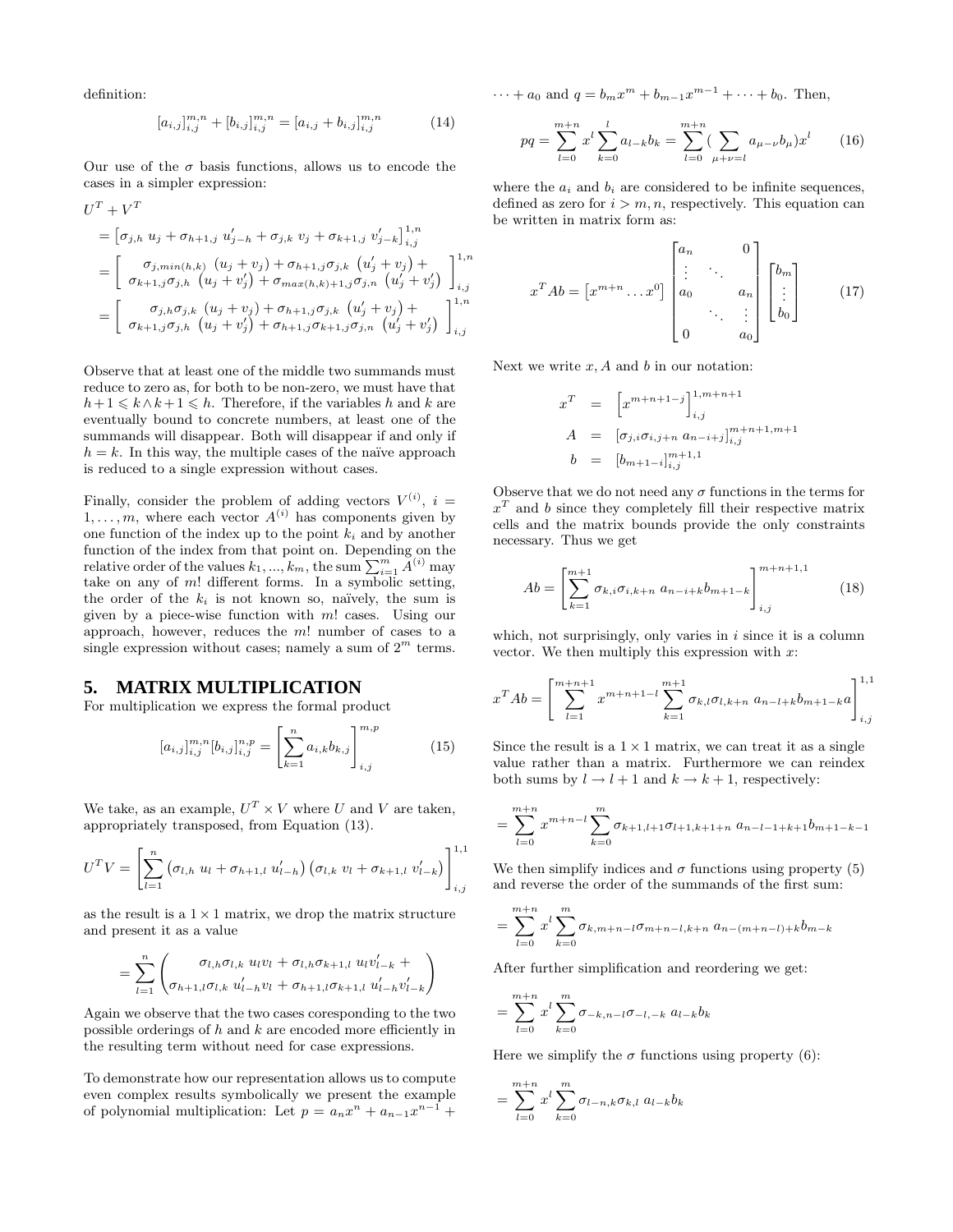A final application of property (5) gives us:

$$
= \sum_{l=0}^{m+n} x^l \sum_{k=0}^m \sigma_{l-k,n} \sigma_{k,l} \ a_{l-k} b_k
$$

At this point we have the closest expression possible to the standard presentation, Equation (16), without relying on the coefficients outside their specified range to be zero. The next step is to eliminate the first  $\sigma$ . To do so, we merely have to observe that if  $l - k \nleq n$ , then  $a_{l-k} = 0$ :

$$
= \sum_{l=0}^{m+n} x^l \sum_{k=0}^m \sigma_{k,l} a_{l-k} b_k
$$

We still need to eliminate the final  $\sigma$  and correct the inner summation limit. We start by splitting the inner sum into two:

$$
= \sum_{l=0}^{m+n} x^l \left( \sum_{k=0}^{\min(l,m)} \sigma_{k,l} a_{l-k} b_k + \sum_{k=\min(l,m)+1}^{\infty} \sigma_{k,l} a_{l-k} b_k \right)
$$

In the first inner sum,  $k$  is always less than or equal to  $l$ so the  $\sigma$  can be eliminated. In the second inner sum, the lower bound of the summation implies that either  $m < k \Rightarrow$  $b_k = 0$ , or  $l \leq k \Rightarrow l - k \leq 0 \Rightarrow a_{l-k} = 0$ . Hence the second inner sum is always zero irrespective of the  $\sigma$  term and irrespective of the upper bound. Thus we can safely eliminate the  $\sigma$  and change its upperbound to l:

$$
= \sum_{l=0}^{m+n} x^l \left( \sum_{k=0}^{\min(l,m)} a_{l-k} b_k + \sum_{k=\min(l,m)+1}^l a_{l-k} b_k \right)
$$

Finally we can recombine the inner sums to get the desired result:

$$
= \sum_{l=0}^{m+n} x^l \sum_{k=0}^l a_{l-k} b_k
$$

#### **6. SHOWING STRUCTURAL PROPERTIES**

Up to this point, we have shown how, using our basis functions, we can provide a simple unified approach to computing with abstract matrices that does not involve having to carry out complex analyses with combinatorially prohibitive numbers of cases. However, the question remains of whether we can recover the region oriented structural description from the result of arithmetic combinations of abstract matrices, thereby obtaining closure for abstract matrix operations. For example, can we tell, after multiplying two upper triangular abstract matrices, that the result is upper triangular, and indeed, construct the corresponding abstract matrix object for it. We can, and the basis for doing so is to organise the term computed into the form of a sum of terms, where each term is an arithmetic combination of generalised terms of the operand abstract matrices, which become the generalised term of the new region, multiplied by a product of basis functions, where these basis function products describe shapes which are disjoint from the corresponding shapes of the other terms. This shape becomes the shape of the new region. The ability to reconstruct abstract matrices from the underlying expressions allows exploring and demonstrating structural properties of classes of matrice. We demonstrate this approach with an example of matrix multiplication.

Consider matrices of a structure similar to matrix A given in section 2, Equation (1). Let us suppose we want to examine the arithmetic properties of structured matrices of this classes and concentrate on the multiplication. Assume that we multiply matrix A with the following matrix B.

$$
B = \begin{bmatrix} c_{11} & \cdots & c_{1m} & & \mathbf{0} \\ & \ddots & \vdots & & \\ & & c_{mm} & & \\ & & & d_{11} & \cdots & d_{1n} \\ & & & & \ddots & \vdots \\ \mathbf{0} & & & & d_{nn} \end{bmatrix}
$$
 (19)

Observe that in  $B$  we have reversed the indices  $n$  and  $m$ and thus the size of the two triangles. This choice aims to minimise confusion caused by employing too many variable names. Although it is slightly less general than using entirely different index variables, the example nevertheless serves the same purpose of showing how properties of structure matrices can be computed.

We first translate both matrices  $A$  and  $B$  into our syntax:

$$
A = [\sigma_{j,n}\sigma_{i,j} \ a_{ij} + \sigma_{n+1,i}\sigma_{i,j} \ b_{i-n,j-n}]_{i,j}^{n+m,n+m}
$$
 (20)

$$
B = [\sigma_{j,m}\sigma_{i,j} \ c_{ij} + \sigma_{m+1,i}\sigma_{i,j} \ d_{i-m,j-m}]_{i,j}^{m+n,m+n}
$$
 (21)

Their product, AB, is:

$$
\left[\sum_{k=1}^{n+m} \left( \begin{array}{c} \sigma_{k,n} \sigma_{i,k} \sigma_{j,m} \sigma_{k,j} & a_{ik} c_{kj} + \\ \sigma_{k,n} \sigma_{i,k} \sigma_{m+1,k} \sigma_{k,j} & a_{ik} d_{k-m,j-m} + \\ \sigma_{n+1,i} \sigma_{i,k} \sigma_{j,m} \sigma_{k,j} & b_{i-n,k-n} c_{kj} + \\ \sigma_{n+1,i} \sigma_{i,k} \sigma_{m+1,k} \sigma_{k,j} & b_{i-n,k-n} d_{k-m,j-m} \end{array} \right) \right]_{i,j}^{n+m,n+m}
$$

The sum can clearly be split into 4 separate sums, one for each of the summands in the summation. Each of the resulting terms is nearly, but not quite in the form we are looking for: a generalised term expression multiplied by a product of basis functions, where each product describes a disjoint shape. To get them into the correct form, we need to find the product of all the possible  $\sigma s$  that are implied by the term but are independent of the summation variable. This product will be the most general  $\sigma$  product that can be moved outside the summation and will then provide us with the required form.

First we show that that the regions associated with each term is dijoint: Consider the full set of inequalities implied by the  $\sigma s$  of each term. We can do this most easily by completing the partial order on the  $\sigma$  limits, and displaying them as a set of Hasse diagrams:



We can now see that all four partial orders are incompatible (e.g.  $j \leq m$  in (1), but  $m + 1 \leq j$  in (2), etc.) and hence the space defined by the possible  $i, j$  pairs describe disjoint regions.

To extract the required most general product of  $\sigma s$  from each term, we generate a sigma expression from every pair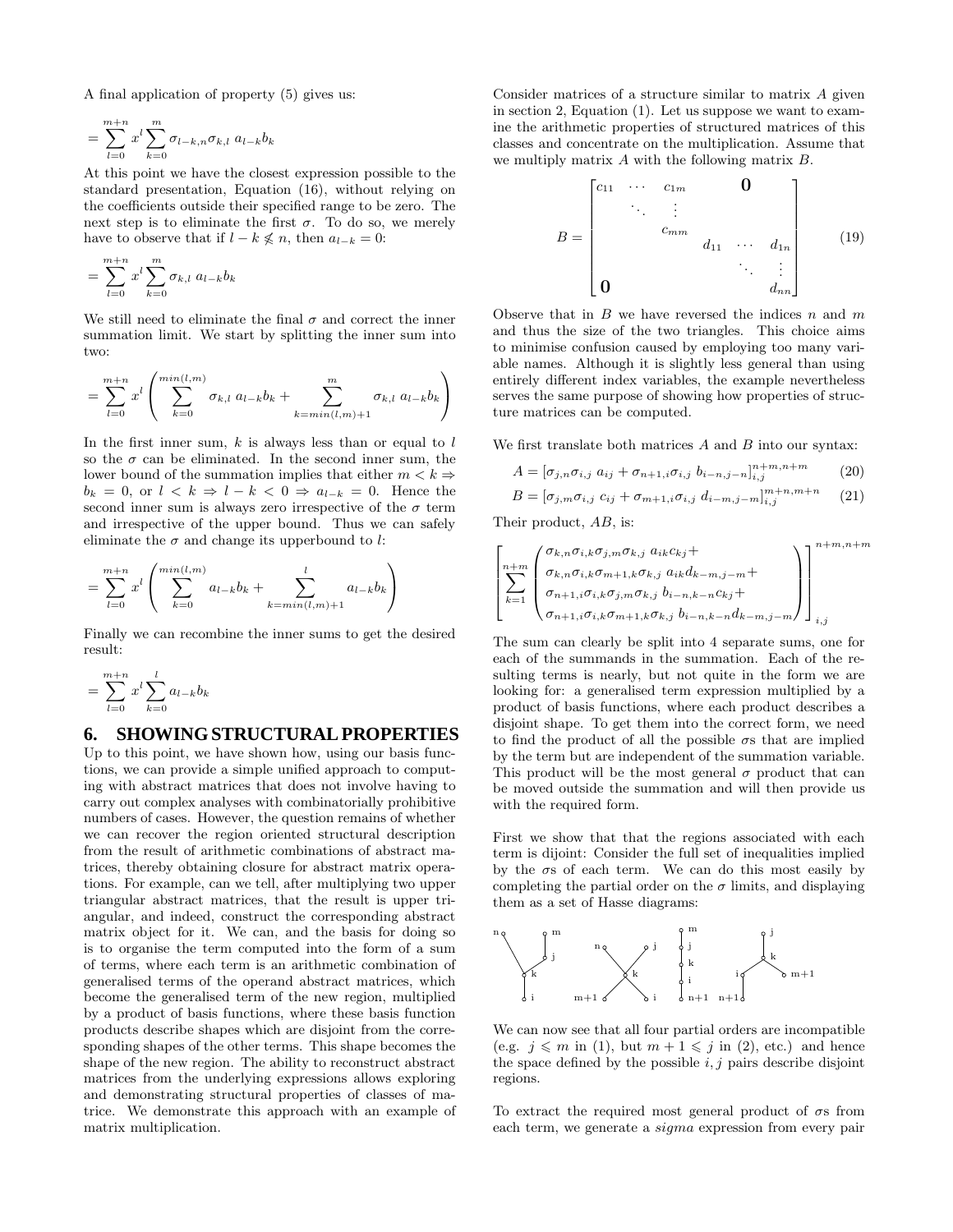of elements in the partial order for the term, excluding only the summation variable.

We explain the process in detail for the first region:

$$
\left[\sum_{k=1}^{n+m} \sigma_{k,n} \sigma_{i,k} \sigma_{j,m} \sigma_{k,j} a_{ik} c_{kj} \ldots \right]_{i,j}^{n+m,n+m}
$$

Our task is to factor out  $\sigma$  functions from the sum. We generate all inequalities not featuring  $k$  from the partial order for this term:  $i \leqslant j, j \leqslant m, i \leqslant n$  and  $i \leqslant m$ . In practice, we only need a minimal set of inequalities that imply all the inequalities in the list so we can omit  $i \leq m$ . We turn each one of these into the corresponding  $\sigma$  expression and multiply the term by it. This does not modify the meaning of the term as these constraints were implied by it anyway. Observe that although we add these as new coefficients, we can nevertheless not simply remove any of the  $\sigma$  functions from inside the sum, since although the inner  $\sigma s$  imply the outer ones, the reverse is not, in general, true. Continuing in this way we obtain the following set of 4 outer  $\sigma$  products, where, in all cases, both i and j ranges from 1 to  $m + n$ :

$$
\sigma_{j,m}\sigma_{i,n}\sigma_{i,j} \tag{S1}
$$

$$
\sigma_{i,j}\sigma_{i,n}\sigma_{m+1,j}\sigma_{m+1,n} \tag{S2}
$$

$$
\sigma_{n+1,i}\sigma_{i,j}\sigma_{j,m} \tag{S3}
$$

 $\sigma_{n+1,i}\sigma_{i,j}\sigma_{m+1,j}$  (S4)

Reconstructing the shape of a region is done by translating each  $\sigma$  back into one of the half-plane constraints given in Figure 1. We consider each shape in turn

- **S1**  $\sigma_{i,j}$  means that this region is constrained to be on, or to the upper left, of the main diagonal of the matrix.  $\sigma_{i,m}$  means this region extends to the right only as far as column m,  $\sigma_{i,n}$  means it extends downwards only as far as row *n*. Hence, if  $m \leq n$ , the region will be a triangle with its base on the main diagonal, one side on the top boundary of the matrix (limited only be the lower bound of 1 on  $i$ ) and the remaining side being the vertical column at  $j = m$ . If, however,  $n < m$ , the bottom corner of the triangle will be clipped off horizontally by the row  $i = n$ .
- **S2** Firstly, this region only appears at all when  $m < n$ . It is bounded horizontally at  $m + 1$  from the left and vertically at n from below. In addition it is bounded by the main diagonal. Otherwise it is bounded only by the implied limits of the matrix. This means that the region is a rectangle in the upper right corner of the matrix that potentially has its lower left corner clipped off diagonally by the main diagonal of the matrix.
- **S3** Note here that  $n < m$  is implied by the set of  $\sigma s$  here, and was only eliminated to reduce unnecessary expansion of the term. Hence this region only appears if  $n < m$ . This region is bounded above at row  $n + 1$ , to the right at column  $m + 1$  and also by the main diagonal. Thus it is a proper triangle sitting in the middle of the matrix, above the main diagonal.
- **S4** This region is also bounded above at  $n + 1$ , to the left by column  $m+1$  and by the main diagonal. Otherwise it goes all the way to the right edge and the bottom

of the matrix. It is therefore a triangular region that might have its top left corner clipped horizontally.

Now that we know the form of the single regions, we are interested in what the structure of the overall matrix looks like and if it is always of a particular form regardless of the concrete values of  $m$  and  $n$ . Firstly, we observe that every region contains the term  $\sigma_{i,j}$ . Thus every non-zero region is situated above the main diagonal and the matrix has an upper triangular form.

Secondly, we note that regions S2 and S3 contain mutually exclusive variable orders: We therefore perform a case analysis on the relation between  $n$  and  $m$ .

**m** < **n**: Region S2 is non-zero and region S3 vanishes. The result matrix is of the form:



Note, that we have given the matrix entries without indices.

**n** < **m**: Region 3 is non-zero and region 2 vanishes. Since region 1 is bounded from the right, and both region 3 and 4 are bounded from the top we also get a rectangular zero region in the top right-hand corner of size  $n \times n$ . The result matrix is therefore of the form:



**n** = **m**: Both region 2 and 3 vanish. The result matrix is of a form similar to the original matrices A and B.

#### **7. ALTERNATIVE APPROACH**

The  $\sigma$  basis functions are well behaved, simple and easy to manipulate, however, in certain cases they might lead to overly complex terms. An obvious alternative is to try interval, instead of half plane, basis functions. It turns out, however, that a naïve interval function does not solve the problem. We therefore define a variant of an interval basis function that exhibits some interesting properties. Its basic idea is to eliminate explicit case analysis of the results of arithmetic operations altogether by committing to one ordering of index variables, and, automatically removing any superfluous terms in case the commitment was erroneous.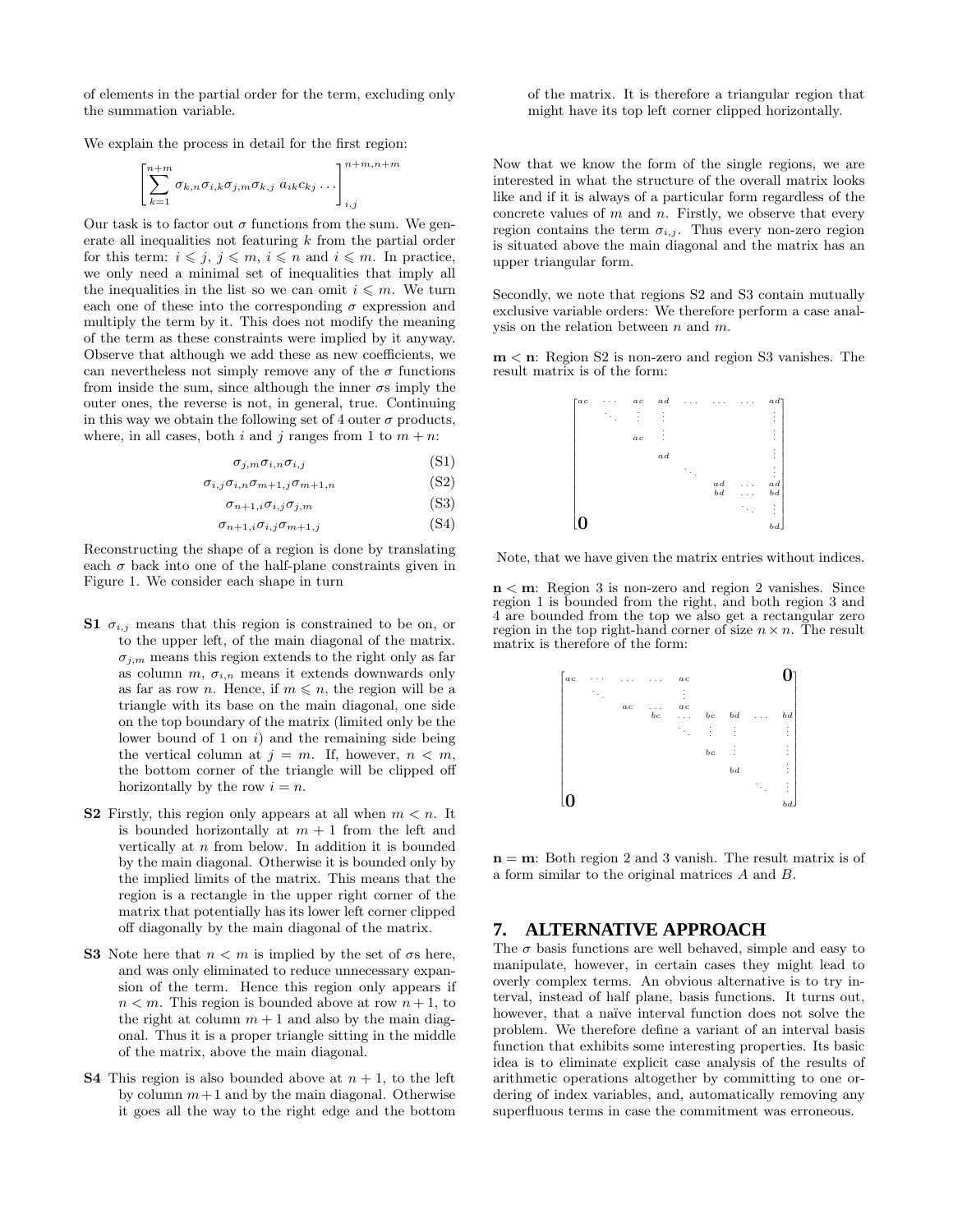**Definition 3**

$$
\xi(i, y, z) = \begin{cases} 1 & \text{if } y \leq i < z \\ -1 & \text{if } z \leq i < y \\ 0 & \text{otherwise} \end{cases}
$$

The following properties follow immediately from the definition:

$$
\xi(i, y, y) = 0 \tag{22}
$$

$$
\xi(i, y, z) = -\xi(i, z, y) \tag{23}
$$

$$
\xi(i, y, x) + \xi(i, x, z) = \xi(i, y, z)
$$
 (24)

Using this basis function, we will attempt a vector addition. Consider two vectors:

$$
UT = [u1, u2,..., uh-1, u'1, u'2,..., u'n-h]
$$
  

$$
VT = [v1, v2,..., vk-1, v'1, v'2,..., v'n-k]
$$

We can write these vectors as

$$
U^T = \left[ \xi(i, 1, h) \times u_i + \xi(i, h, n) \times u'_{i-h+1} \right]_{i,j}^{1,n}
$$
  

$$
V^T = \left[ \xi(i, 1, k) \times v_i + \xi(i, k, n) \times v'_{i-k+1} \right]_{i,j}^{1,n}
$$

Adding the vectors, we get:

$$
U^T + V^T = \begin{bmatrix} \xi(i, 1, h) \times u_i + \xi(i, h, n) \times u'_{i-h+1} + \\ \xi(i, 1, k) \times v_i + \xi(i, k, n) \times v'_{i-k+1} \end{bmatrix}_{i,j}^{1,n}
$$
(25)

To get the benefit of using the negative values and compressing into 3 cases, we have to do a different type of case analysis, rather than the obvious one, where we choose a configuration of  $h \leq k$  and use the negative values of  $\xi(x, y, z)$  to fix the problem if it turns out that  $k < h$ .

 $h < k$  Here (25) yields a sum of three terms:

$$
\xi(i,1,h) \times (u_i + v_i)
$$
  
+ 
$$
\xi(i,h,k) \times (u'_i + v_i)
$$
  
+ 
$$
\xi(i,k,n) \times (u'_i + v'_i)
$$
 (26)

**k** < **h** Here we claim that the solution for the previous case is also the correct solution for this case. Using the properties shown above for  $\xi(x, y, z)$  we have:

$$
(\xi(i, 1, k) + \xi(i, k, h)) \times (u_i + v_i)
$$
  
\n
$$
- \xi(i, k, h) \times (u'_i + v_i)
$$
  
\n
$$
+ (\xi(i, k, h) + \xi(i, h, n)) \times (u'_i + v'_i)
$$
  
\n
$$
= \xi(i, 1, k) \times (u_i + v_i)
$$
  
\n
$$
+ \xi(i, k, h) \times (u_i + v_i - u'_i - v_i + u'_i + v'_i)
$$
  
\n
$$
+ \xi(i, h, n) \times (u'_i + v'_i)
$$
  
\n
$$
= \xi(i, 1, k) \times (u_i + v_i)
$$
  
\n
$$
+ \xi(i, k, h) \times (u_i + v'_i)
$$
  
\n
$$
+ \xi(i, h, n) \times (u'_i + v'_i)
$$

This is exactly what one gets directly from  $h < k$ .  $h = k$  In this case, Equation (26) reduces to the correct equation for  $h = k$  because  $\xi(i, h, k) = \xi(i, h, h) = 0$ .

A naïve, case based approach would have produced one case for each orderings of the lengths of the first components of the vectors: in this case, two cases, with 3 terms each. If we were adding m such vectors, we would have one case for each possible ordering, leading to  $m!$  different cases, each with  $m + 1$  terms.

Recall that the  $\sigma$  basis function approach produced a sum of 4 terms, one for each of the four possible combinations of each of the two terms from the first vector with each of the two terms from the second, where two of the terms are mutually exclusive in that, when the relative lengths of the first component in each vector is resolved, one of those terms will be reduced to zero. If we were adding  $m$  such vectors, there are  $2<sup>m</sup>$  possible combinations that would need terms, hence  $2^m$  terms in the result with only one case.

When using the  $\xi(x, y, z)$  representation, we have produced a sum of 3 terms only, which corresponds to a single ordering of the possible first component lengths, and have shown that this expression is exactly equal to the corresponding expression for the alternative ordering. This was possible because, if we commit to a single ordering and choose incorrectly, the basis functions allow reversing the direction of traversal of elements in the vector, undoing the commitment to the first order by subtracting the values erroneously committed to, and applying the values of the alternative ordering. Since we are thus encoding all possible orderings with the number of terms necessary for only one ordering, the number of terms necessary for adding m such vectors is  $m + 1$  and there is only one case.

The  $\xi(i, x, y)$  basis vectors work so well for addition because, when the interval limits are reversed, they apply the additive inverse on to the carried term. Unfortunately, when multiplying vectors, if we want the same trick to work we must use the multiplicative inverse instead and thus have to change  $\xi(i, x, y)$  to a multiplicative version:

#### **Definition 4**

$$
\xi_{\times}(i, y, z) (e) = \begin{cases} e & \text{if } y \leq i < z \\ \frac{1}{e} & \text{if } z \leq i < y \\ 1 & \text{otherwise} \end{cases}
$$

It is worth noting that this definition leads to the following relationship:

$$
\xi_{\times}(i,y,z)(e) = e^{\xi(i,y,z)}
$$

We have a new set of properties that correspond to the  $\xi_{\times}(i, y, z)$   $(e)$ 

$$
\xi_{\times}(i, y, y) (e) = 1 \tag{27}
$$

$$
\xi_{\times}(i, y, z) (e) = \frac{1}{\xi_{\times}(i, z, y) (e)} \qquad (28)
$$

$$
\xi_{\times}(i, y, x) (e) \times \xi_{\times}(i, x, z) (e) = \xi_{\times}(i, y, z) (e)
$$
 (29)

Note that to construct vectors and matrices out of terms involving  $\xi_{\times}(i, y, z)$  (e), we have to multiply them together, instead of add them as in the case of  $\xi(i, y, z)$ .